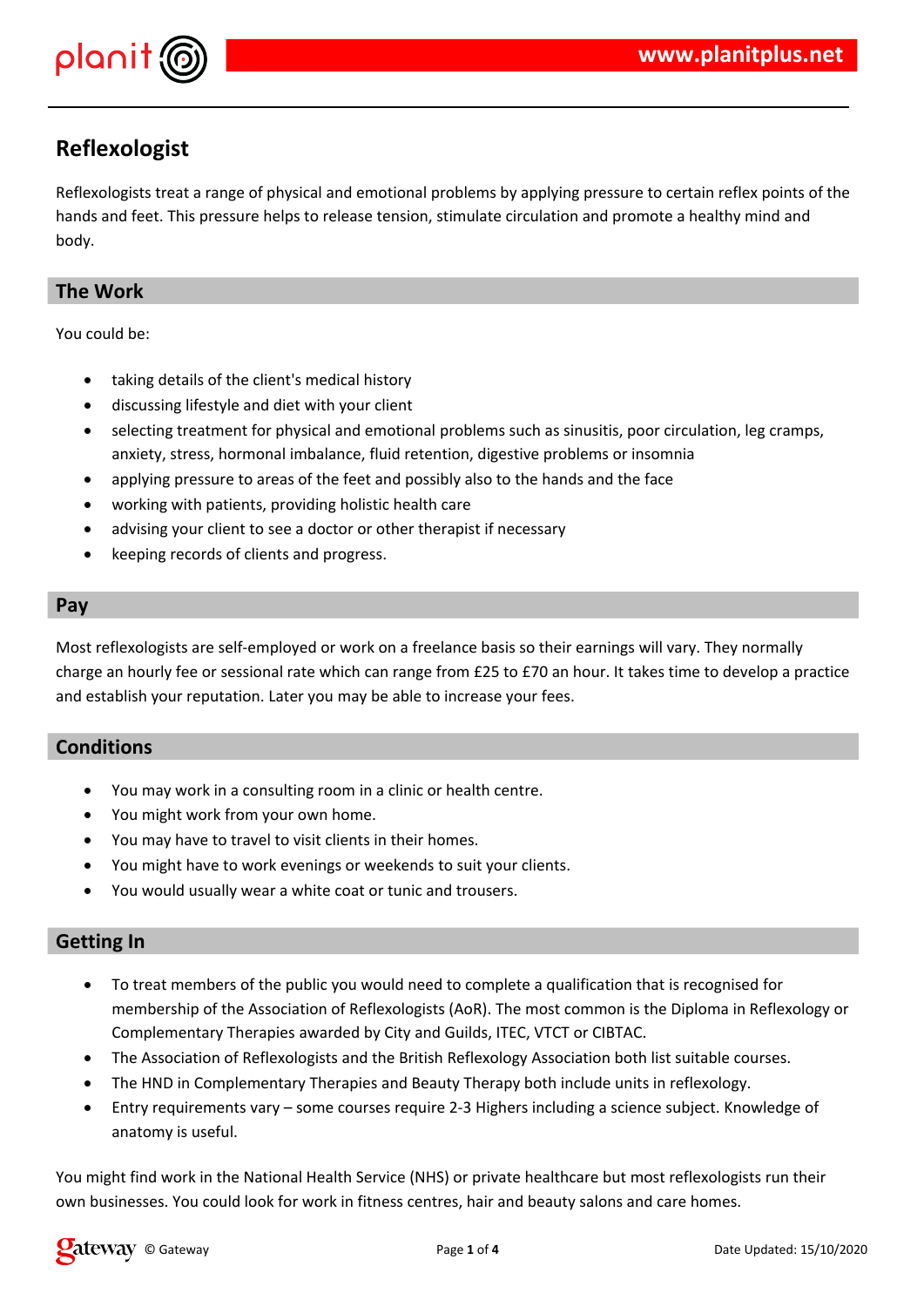

## **What Does It Take**

You should be:

- able to work well with people from all backgrounds
- a good listener and communicator
- understanding and sympathetic
- aware of professional and ethical standards
- well organised and able to keep accurate records
- able to apply varying pressure with your hands to the appropriate points.

#### **Training**

Once you have gained your qualification, training is on the job, with short courses to keep you up to date.

### **Getting On**

- With experience you might be able to increase the size of your business.
- You might train in more than one complementary therapy many reflexologists also qualify in aromatherapy.
- You might combine your work with teaching, research or journalism.

#### **Contacts**

#### **Association of Reflexologists (AoR)**

Tel: 01823 351010 Website: www.aor.org.uk Twitter: @AoR\_Reflexology Facebook: www.facebook.com/aorreflexology

#### **British Reflexology Association (BRA)**

Tel: 01886 821207 Email: bra@britreflex.co.uk Website: www.britreflex.co.uk

#### **International Federation of Reflexologists**

Tel: 0870 879 3562 Email: info@IntFedReflexologists.org Website: www.intfedreflexologists.org Twitter: @IFR\_News

#### **Skills for Health**

Tel: 0207 388 8800 Email: contactus@skillsforhealth.org.uk Website: www.skillsforhealth.org.uk Twitter: @Skillsforhealth Facebook: www.facebook.com/skillsforhealth1

#### **Vocational Training Charitable Trust (VTCT)**

Website: www.vtct.org.uk Twitter: @VTCT\_uk

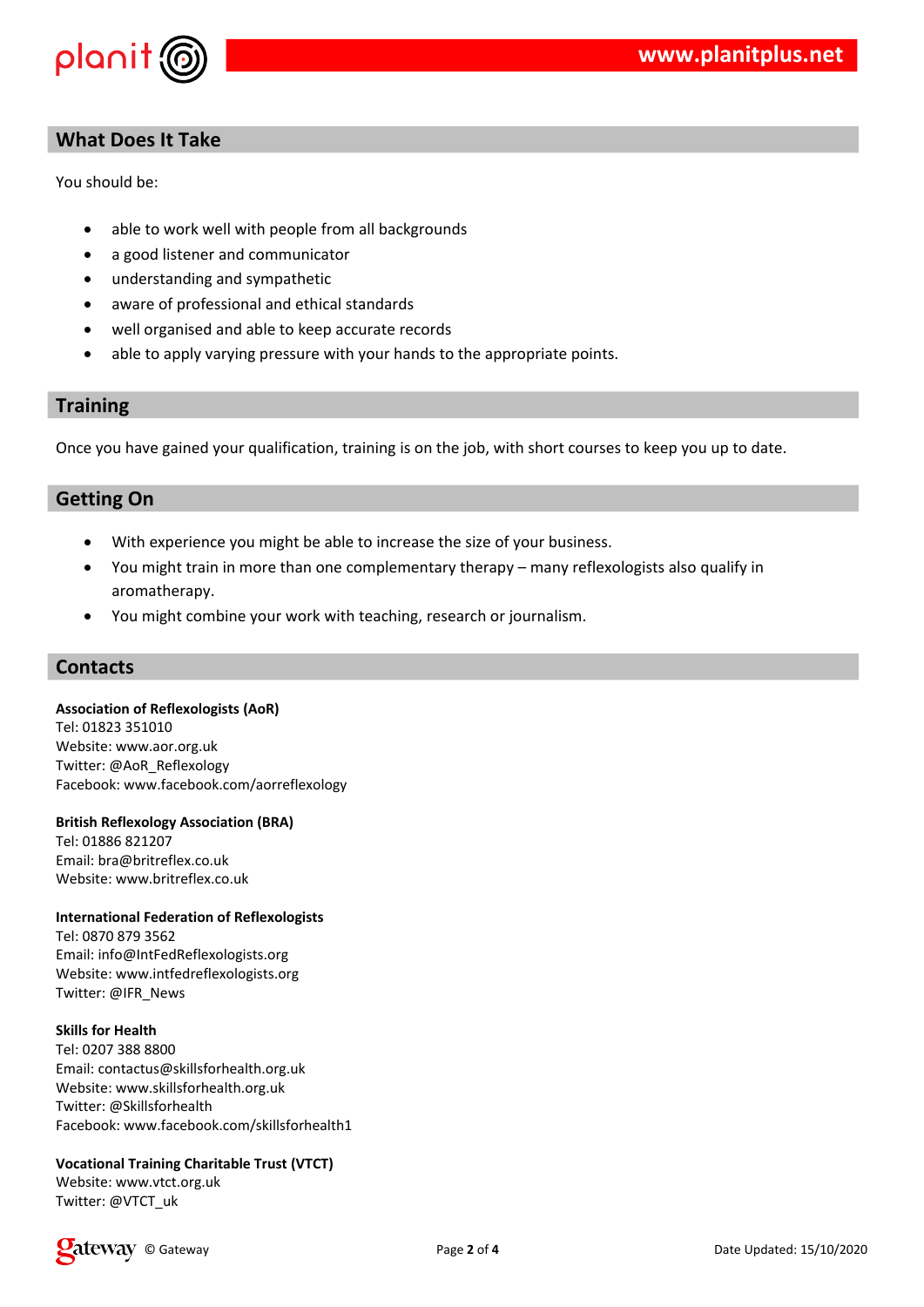

Facebook: www.facebook.com/VTCTuk